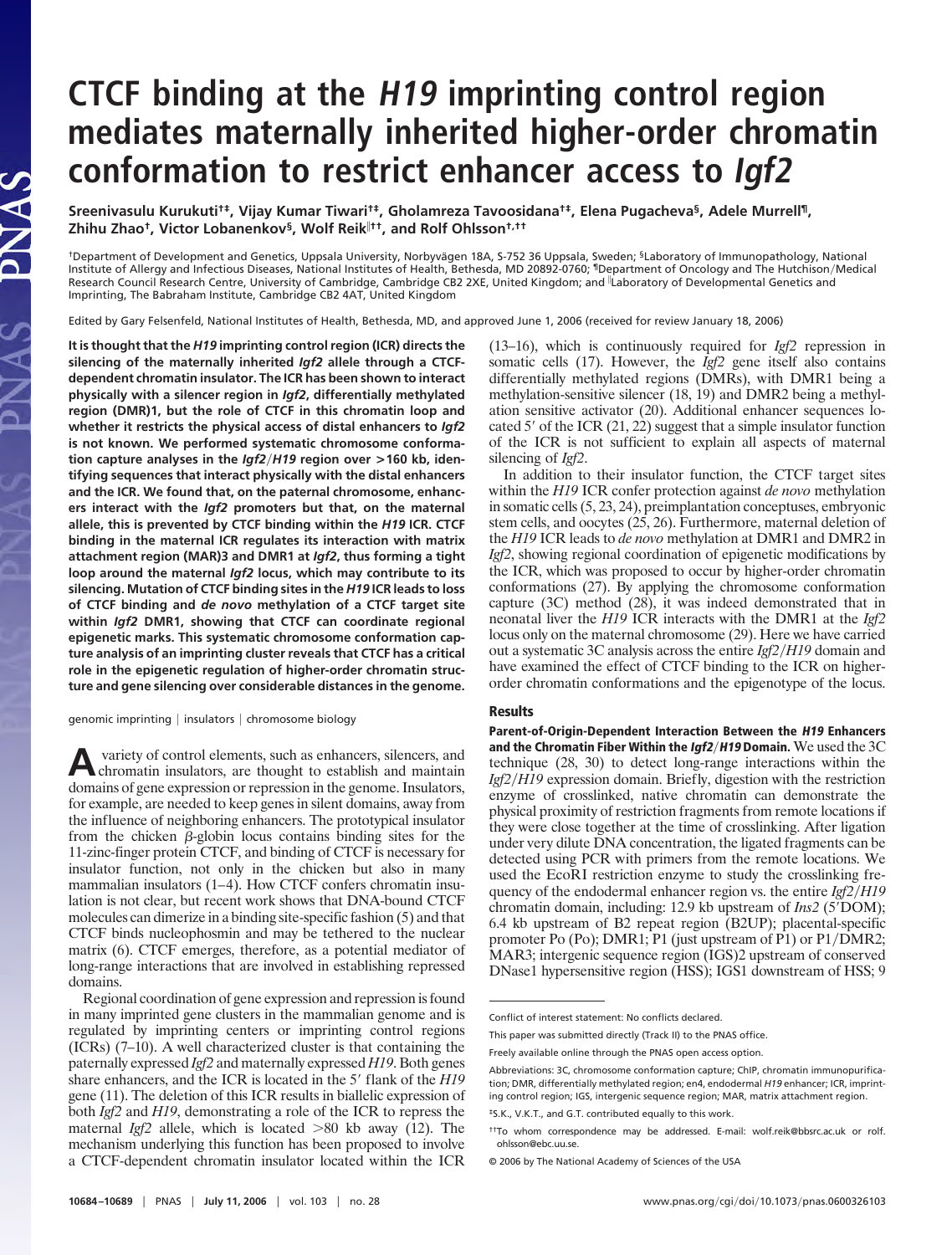

**Fig. 1.** Parent-of-origin-specific patterns of physical proximity between the *H19* endodermal enhancer and the *Igf2*-*H19* domain in neonatal liver. *H19*, *Igf2*, and the flanking *Ins2* and *L23mrp* genes are indicated by squares. The orientation of the primers used is represented by the direction of the arrows at the top of the diagram. EcoRI restriction enzyme sites that are present all along the locus are shown below the locus diagram, whereas arrowheads pointing up show the location of the 3C primer with reference to the corresponding EcoRI restriction site. The hot-stop PCR analysis of the proximity between en4 and the entire Igf2/H19 domain was performed by comparing relative crosslinking frequencies between the maternal en4 allele and the rest of the locus after normalization of the wild-type paternal SD7 allele frequencies to 100% (red line). Also see Fig. 9 for direct comparison of frequencies of interactions. 3C analysis and allelic bias were corrected for as described in *Supporting Materials and Methods*. The rightmost image exemplifies a hot-stop PCR analysis of 3C samples, which were digested with KpnI to identify the SD7 allele. The completeness of the KpnI digestion was verified by incorporating a fragment covering the KpnI site, which is specific for the SD7 allele, as an internal digestion control. See *Materials and Methods* and *Supporting Materials and Methods* for additional information.

kb upstream of ICR (5'ICR); ICR; *H19* promoter (H19P); enhancer-conserved sequence 10 (en10) corresponds to mesodermal enhancers (31); and within the second intron of the *L23mrp* gene  $(3'DOM)$  (Fig. 1). Fig. 6, which is published as supporting information on the PNAS web site, shows the absence of allelic bias in the digestion of crosslinked chromatin DNA, Fig. 7, which is published as supporting information on the PNAS web site, defines the conditions of crosslinking (crosslinking with 1% or 2% formaldehyde gave comparable results), and Fig. 8, which is published as supporting information on the PNAS web site, demonstrates the linearity of the amplification protocols used in this study. The 3C analyses were performed on neonatal liver cell nuclei of C57  $\times$ SD7, SD7  $\times$  C57, and 142<sup>\*</sup>  $\times$  SD7 crosses. The SD7 mice harbor the distal chromosome 7 imprinting region of *Mus spretus* origin in a *Mus musculus domesticus* background (32). The 142\* allele, which does not interact with CTCF *in vivo*, was created by changing the sequence GTGG to ATAT in three of the four CTCF target sites within the CGCG(T/G)GGTGGCAG core motif of the *H19* ICR (23).

Using the endodermal *H19* enhancer (en4) region as a common platform, we measured the relative frequency of proximity along the entire *Igf2/H19* domain. Because all PCR protocols for Figs. 1 and 2 were identical, the PCR efficiency relative to the internal control (*Ercc3*) (33) gives an estimate of the actual amplification efficiency in relation to the internal control. Fig. 9, which is published as supporting information on the PNAS web site, shows that the frequency of interactions is largely correlated with the proximity of the sequences involved with reduced interactions with more distal elements. To discriminate between the parental alleles represented in the 3C products, we used a KpnI site, which is specific for the SD7 allele of the en4 region. After corrections for any allelic bias in the PCR conditions (see Fig. 10, which is published as supporting information on the PNAS web site), the signal obtained from the wild-type maternal allele is shown as cerise bars, in comparison with that from the paternal allele, which was normalized to 100% (red line in Fig. 1). The en4 region interacted equally with both parental alleles from the *L23mrp* gene up to the *H19* ICR (Fig. 1). The equal representation of maternal- and paternal-specific en4–H19P interactions suggests that the repression of the paternal *H19* gene by promoter methylation does not lead to physical exclusion of the enhancer from the silenced *H19* allele.

In contrast to the silent *H19* gene, there was no enhancer access to the maternal copy of the *Igf2* gene, whereas the paternal copy was accessible (Fig. 1). Enhancer access on the maternal allele was severely but not completely blocked at the ICR. There was still some interaction between en4 and IGS1 and to a lesser extent with hypersensitive sites  $(34)$  and IGS2. Further 5' of these regions, however, there was no enhancer access to the maternal allele at all. These observations do not support a simple model in which the maternal ICR blocks all physical access across the insulator.

We next asked to what extent CTCF binding to the maternal ICR was responsible for restricting the access of the *H19* enhancers by using a maternally inherited mutant ICR allele that does not bind CTCF (142\*, yellow bars in Fig. 1). The whole of the *Igf2* region, including the promoters, was now accessible to the en4 enhancers. Hence, CTCF target sites in the *H19* ICR prevent direct communication between the *H19* enhancers and the *Igf2* promoters on the maternal chromosome, thus presumably leading to the failure of the maternal *Igf2* gene to be transcriptionally activated. To understand better how the ICR prevented this communication, we next focused on interactions between the ICR and the chromatin fiber of the entire *Igf2/H19* domain.

**The H19 ICR Interacts with Igf2 Cis-Regulatory Elements in a Parentof-Origin-Specific Manner.** As in the first experiment, EcoRIdigested nuclei of neonatal liver were used for 3C, but now the constant PCR primer was in the ICR, and all other primers were in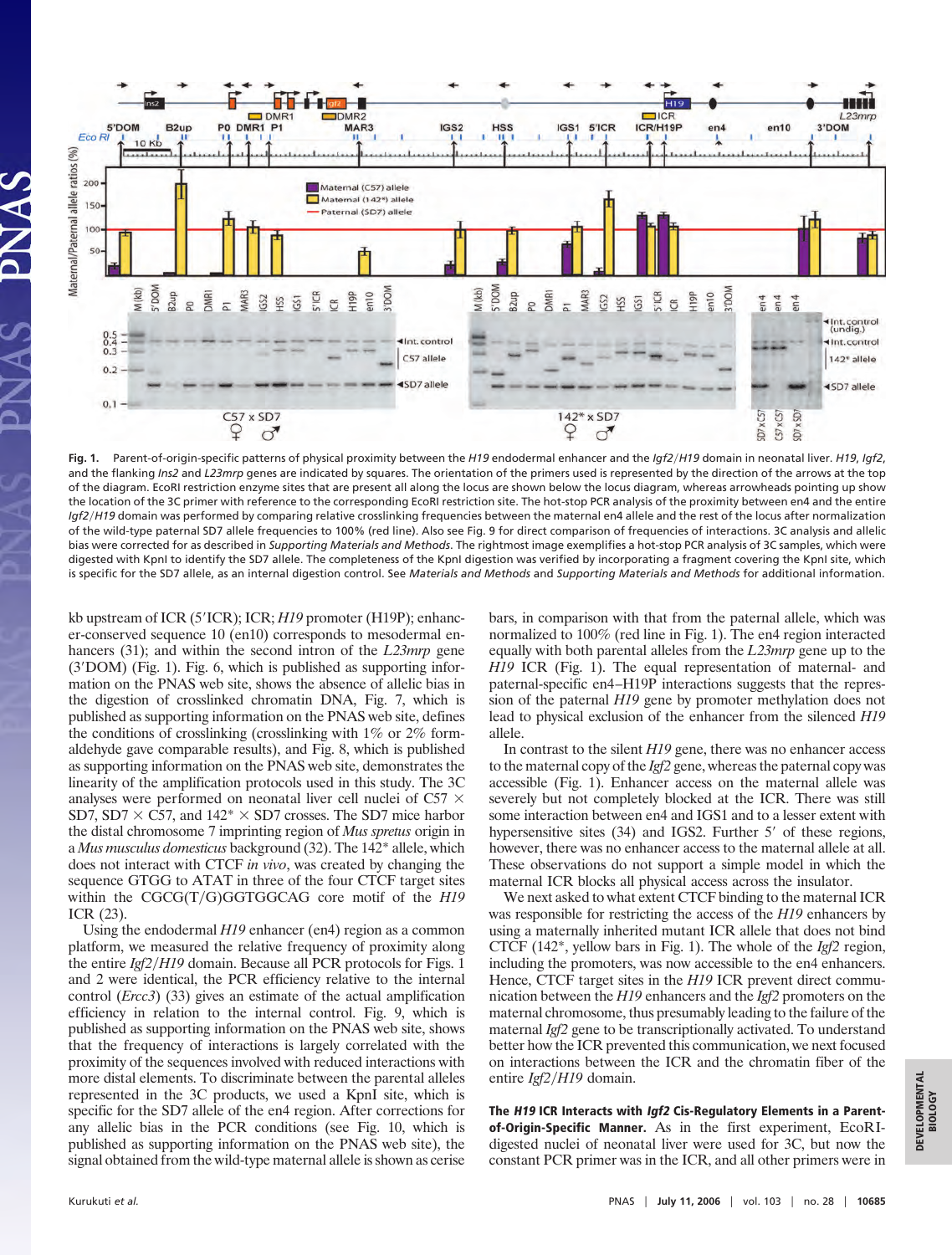

**Fig. 2.** Analysis of parent-of-origin-specific patterns of physical proximity between ICR and the *Igf2*-*H19* domain in neonatal liver. The 3C analysis was performed by comparing relative crosslinking frequencies between the fixed ICR of the maternal allele and the rest of the locus after normalizing the maternal allele frequencies to 100% (blue line). Also see Fig. 11 for direct comparison of frequencies of interactions. Because of a lack of signal for the maternal allele in some instances, the blue line makes a dip, as indicated. 3C analysis and allelic bias were corrected for as described in Fig. 1 (see Fig. 12). The bottommost image exemplifies a hot-stop PCR analysis of 3C samples, which were digested with FauI to identify the SD7 allele. See *Material and Methods*for additional information.

the same locations as described above (Fig. 2). As for the enhancer– chromatin fiber interaction, albeit less marked, the ICR interactions reflect the proximity of the sequences involved with reduced interactions with more distal elements (Fig. 11, which is published as supporting information on the PNAS web site). A FauI polymorphic restriction site 61 bp downstream of the EcoRI restriction site within the ICR of specifically the SD7 allele was used to discriminate between parental alleles. After corrections for allelic bias in the PCR amplification steps (Fig. 12, which is published as supporting information on the PNAS web site), Fig. 2 displays the signal of the paternal allele (red bars) in relation to that of the maternal allele (blue lines) normalized to 100%.

This experiment shows that the ICR is in close physical proximity to all regions examined in the entire *Igf2/H19* domain on both parental alleles, with three significant exceptions. First, the ICR is excluded from contact with  $P1/DMR2$  specifically on the maternal chromosome and in close contact with P1/DMR2 only on the paternal chromosome. Second, the ICR is in close contact with DMR1 exclusively on the maternal chromosome. These results corroborate the findings by Murrell *et al.* (29). Third, and most interestingly, on the 3' side of *Igf2*, the ICR is in contact with MAR3 exclusively on the maternal chromosome. Therefore, on the maternal allele, the *Igf2* gene is located in a tight pocket made of contacts between the ICR, DMR1, and MAR3, which we suggest excludes the gene  $(P1/DMR2)$  from interactions with the enhancers.

Significantly, maternal transmission of the 142\* allele (with the CTCF binding site mutations) led to a loss of the maternal interactions among the ICR, DMR1, and MAR3 and a gain of interaction between the ICR and P1/DMR2 (Fig. 2), showing that CTCF binding is the key regulator of the tight pocket between the ICR, DMR1, and MAR3.

**<sup>10686</sup>** www.pnas.org-cgi-doi-10.1073-pnas.0600326103 Kurukuti *et al.*

**The H19 ICR–CTCF Complex Controls the Epigenetic Status at Igf2 DMR1**-**2.** To understand the DMR1–ICR interaction in more detail, we performed 3C analysis using HindIII-digested chromatin (Fig. 3*A*). Fig. 3 *B* and *C* confirms that only the maternal DMR1 allele is engaged in the interaction with the *H19* ICR and that this maternal interaction was lost when the mutated *H19* ICR allele was inherited maternally. To demonstrate that CTCF is actually present in this complex, we combined the 3C analysis with chromatin immunopurification (ChIP), a method termed ChIP-loop assay (35). Formaldehyde crosslinked chromatin from livers of wild-type mice was digested with HindIII in the initial 3C step as outlined above and were immunopurified by a CTCF antibody (13–15). The purified DNA–protein complex was ligated and amplified for 3C analysis as above. Fig. 3*D* shows that the expected PCR product diagnostic of the *H19* ICR–*Igf2* DMR1 complex was specifically present in the ChIP material but absent in controls, including ChIP samples obtained with control serum. This result documents that CTCF is part of a complex that includes the *Igf2* DMR1 and *H19* ICR in close physical proximity.

Our earlier demonstration that different CTCF–DNA complexes can interact physically with each other (5) prompted us to examine the possibility that the ICR–DMR1 complex involved CTCF target sites on both sides of the loop. EMSA revealed that only two overlapping DNA fragments in DMR1, 2 and 3 in Fig. 13 *Upper*, which is published as supporting information on the PNAS web site, displayed an ability to significantly interact *in vitro* with CTCF. Interestingly, the CTCF-positive fragments cover five of the seven CpGs analyzed in the bisulfite analysis for differential methylation of *Igf2* DMR1 (see below). We therefore determined whether the CTCF binding to DMR1 was methylation-sensitive. Fig. 4*A* shows that only one DNA fragment, which encompasses CpG nr 5 (see below), interacted with CTCF in a methylation-sensitive manner.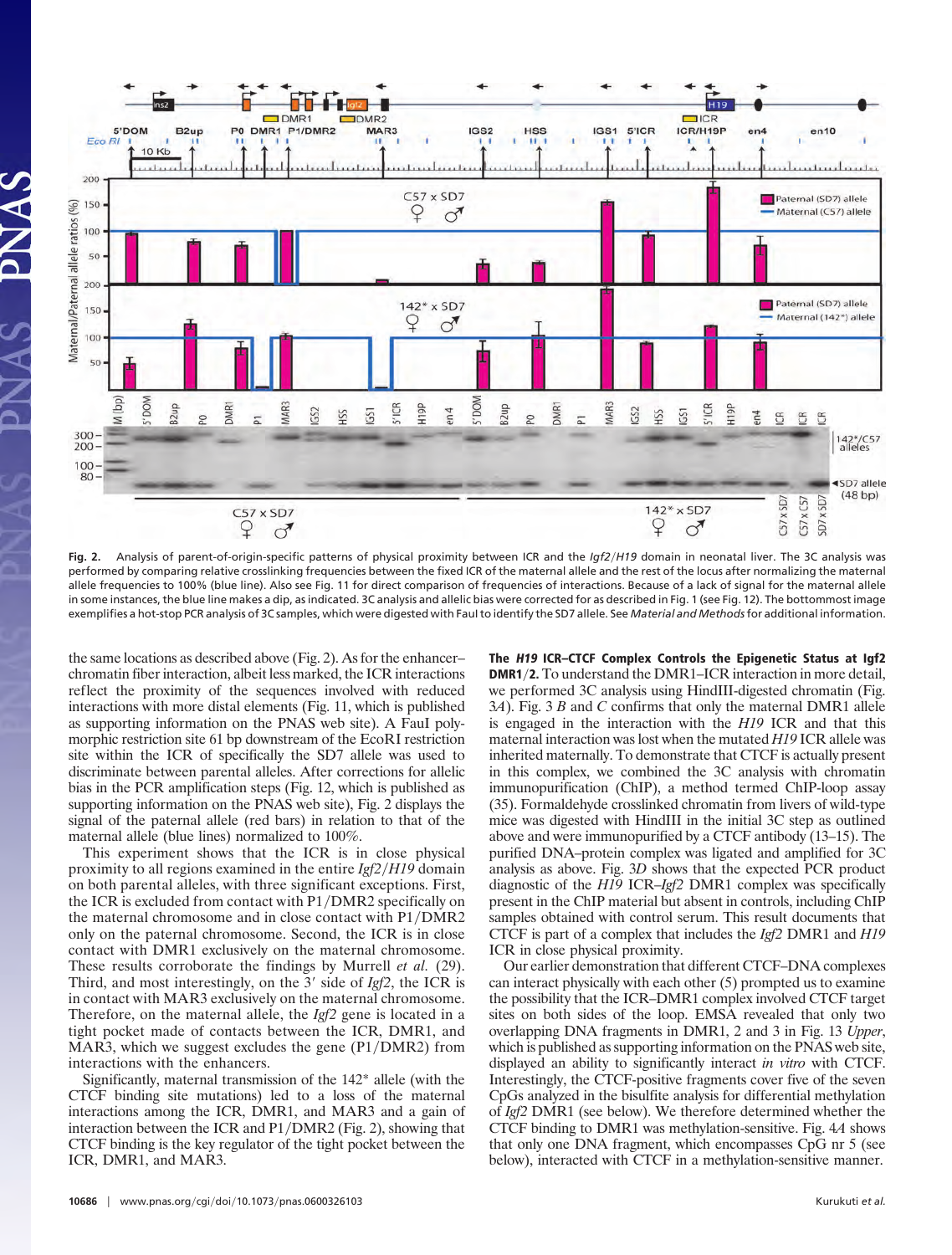

**Fig. 3.** CTCF target sites control the interaction between the *H19* ICR and *Igf2* DMR1 regions. (*A*) Schematic map of the *Igf2* and *H19* loci. The *Igf2* DMR1 and *H19* ICR domains are expanded to show the locations of 3C primers (marked with roman numerals and thick arrows to indicate their directions). The numbers indicate their distance from the HindIII sites. Primers IV/V span a polymorphic restriction site for DraI specific to the SD7 allele. (*B*) Three independent samples from each cross were subjected to the 3C assay. The PCR products were digested with DraI and subjected to Southern blot hybridization analysis to verify specificity of the amplified DNA fragments. The amplification of HindIII-digested and ligated yeast artificial chromosome DNA covering the entire *Igf2*-*H19* domain was used as a positive control. (*C*) The intensity of the ICR–DMR1 bands of the image in *B* was calculated to normalize against variation in the 3C assay. The same result was obtained when the PCR products were quantified from ethidium bromide-stained agarose gels (data not shown). (*D*) CTCF is present in the ICR–DMR1 complex as determined by 3C analysis of CTCF–DNA complexes that had undergone ChIP. See *Materials and Methods* for additional information.

Next, we examined the possibility that DMR1 interacted with CTCF *in vivo* by using ChIP assays. Fig. 4*B* shows that CTCF indeed interacts specifically with the maternal DMR1 allele. Strikingly, CTCF binding to the maternal DMR1 allele was lost when the mutated *H19* ICR allele was inherited maternally. This result suggests that *in vivo* CTCF is recruited to DMR1 through the physical interaction between the *H19* ICR and DMR1.

Given that CTCF binds to the maternal DMR1 allele *in vivo* dependent on CTCF binding sites within the *H19* ICR, it was possible that this CTCF binding conferred protection against DNA methylation. We therefore carried out methylation analysis of DMR1, comparing paternal (control) to maternal inheritance of the CTCF binding mutant. With paternal inheritance of the 142\* allele (control), the maternal DMR1 allele was comparatively less methylated than the paternal one (Fig. 4*E*), as described for the wild-type situation (27). However, when the mutant *H19* ICR allele was maternally inherited, there was a significant overall increase of methylation of the maternal DMR1 allele. Particularly striking was the change at CpG nr 5, for which we showed methylationdependent CTCF binding *in vitro*. In the control cross, the paternal allele was highly methylated, whereas the maternal allele was hypomethylated, but both alleles were hypermethylated when the



**Fig. 4.** ICR–DMR1, CTCF, and long-range epigenetic coordination. (*A*) (*Upper*) Effects of *in vitro* CpG methylation on CTCF binding to positive DNA fragments 2, 3, and 7 (the last fragment covers only CpG site nr 5; see Fig. 13). Digestion of unmethylated/methylated probe with the methylation-sensitive enzyme HpaII is depicted in lane d for each panel. Three pair of panels with both unmethylated and methylated [32P]DNA probes and *in vitro*-translated proteins are depicted (lanes are marked as in Fig. 13 *Upper*). (*Lower*) Shown is a map of core DMR1 fragment with CpG numbers and the positions of the overlapping DNA fragments. (*B* and *C*) CTCF interacts with the *Igf2* DMR1 *in vivo*. ChIP analysis of neonatal liver derived from a cross between C57BL/6 and SD7 (*B*) or from 142\*  $\times$  SD7 and SD7  $\times$ 142\* crosses (*C*). The DraI polymorphism specific for the *M. spretus* allele of the DMR1 in the recombinant SD7 mouse strain was exploited (see Fig. 3*A*). (*D*) Bisulfite sequencing data of DMR1 in neonatal liver. Filled and open circles represent methylated and unmethylated CpGs, respectively. Maternal and paternal alleles were distinguished using the DraI polymorphism. (*E*) Summary of the overall bisulfite data or, specifically, the fifth CpG site, given in percentage of CpG methylation.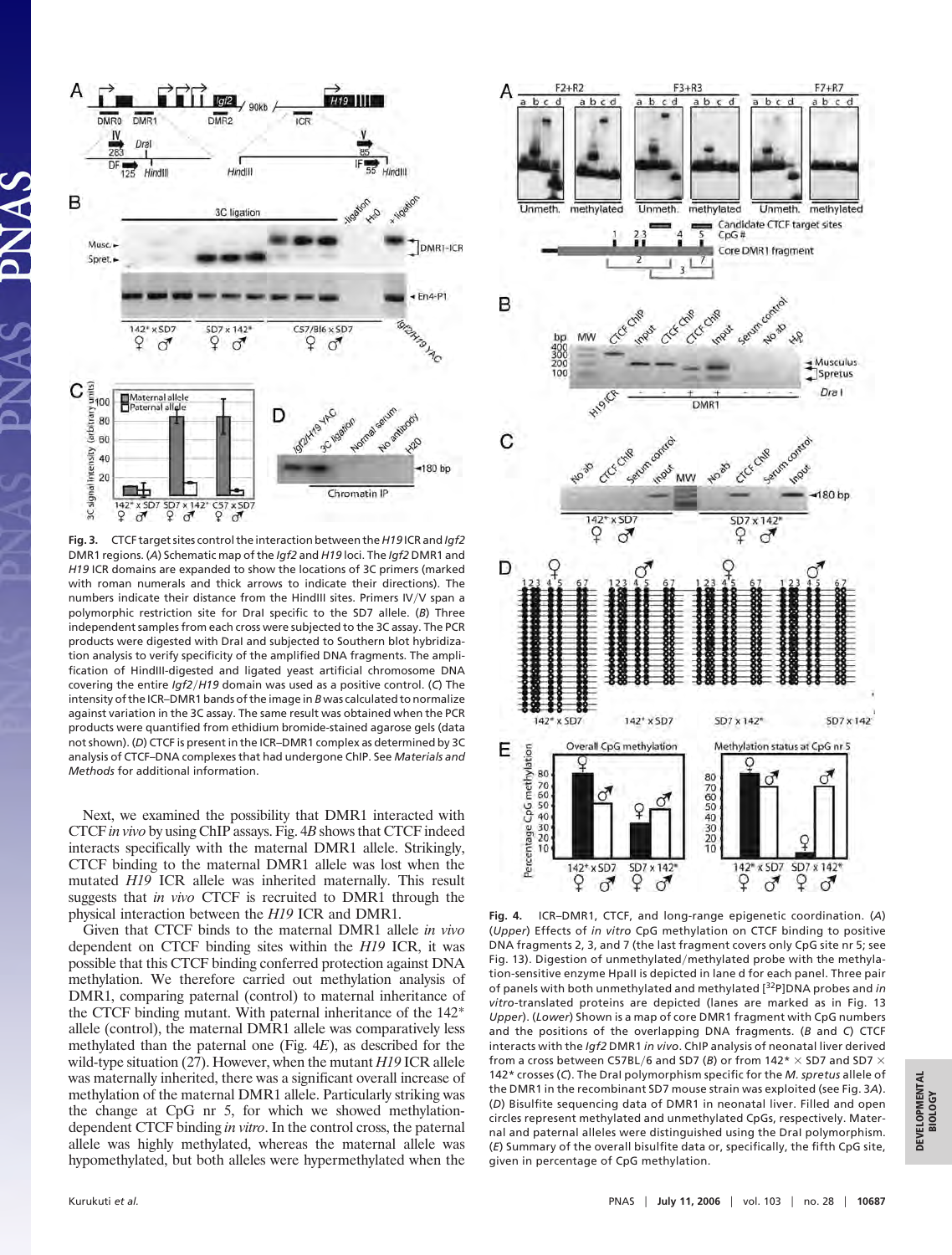

**Maternal allele** 

**Fig. 5.** Model showing contacts established within the maternal allele at the *H19* locus in neonatal liver. The model suggests a mechanism of *H19* ICR function that takes into account active chromatin hubs (ACH) (40) and the repressing IDM–DMR–MAR3 complex on the maternal chromosome. This model is based on results from neonatal liver only and may not apply to other tissues. Additional work will be required (see *Discussion*) to determine the exact roles of DMR1 and MAR3 in liver, because complete deletion of DMR1 results in reexpression of the maternal *Igf2* allele only in mesodermal tissues.

mutant ICR was maternally derived. Clearly, removal of CTCF binding to the unmethylated CpG Nr 5 in DMR1 had removed the protection against *de novo* methylation. In addition to DMR1, we found that the CTCF binding sites in the ICR prevent *de novo* methylation of the maternally inherited DMR2 allele (Fig. 14, which is published as supporting information on the PNAS web site).

## **Discussion**

We have carried out a systematic 3C analysis in an imprinting cluster. Although we have taken care to perform this study as quantitatively as possible, it is important to point out that all major conclusions are based on observing qualitative interactions. The significant conclusions from this work first include the observation that the distal enhancers, which are required both for *Igf2* and *H19* transcription, cannot access the maternal *Igf2* allele but can do so with the paternal copy. Second, on the maternal allele, the *H19* ICR is in close physical contact with DMR1 and MAR3, which flank the *Igf2* gene. This conformation sequesters the maternal copy of *Igf2* into a small loop of silent chromatin (Fig. 5). Presumably, the structure of this loop is what ultimately restricts the access of the enhancers in neonatal liver. The analysis of the access of the endodermal enhancers to the parental alleles in the *Igf2/H19* region showed that the region as a whole is accessible to the enhancers on the paternal chromosome. This observation makes necessary the revision of the simple loop model proposed for the paternal chromosome (29) to a more compact model in which most parts of the chromatin in the *H19/Igf2* region are in contact with the enhancers, perhaps located in an active chromatin hub or transcription factory (36). Whether such contact is static or alternatively involves the enhancers dynamically scanning the whole region is not known. By contrast, on the maternal allele, the enhancers are excluded from accessing large parts of the *Igf2/H19* region, including, crucially, the promoters of *Igf2*. Thus, the repressed states of *H19* (promoter methylation, enhancer access) and *Igf2* (no promoter methylation, lack of enhancer access) are clearly established by fundamentally different epigenetic mechanisms.

It was somewhat surprising, however, that enhancer access was not completely blocked to all areas located 5' of the unmethylated ICR. This region, which encompasses at least 25 kb, includes a previously described hypersensitive site that can be found on both parental alleles (34). Interestingly, these hypersensitive sites have enhancer functions in both imprinted and nonimprinted tissues (22). Taken together with the HUC enhancers situated just upstream of the *H19* ICR (21) and the suggestion of enhancers upstream of *Igf2* (37), it is a formal possibility that the ICR's insulator function collaborates *in vivo* with its function in establishing the ICR–MAR3–DMR1 complex and that this collaboration leads to complete repression of the maternal *Igf2* allele. In addition, it is possible that insulators and enhancers *in vivo* are in a dynamic equilibrium, depending on the strength of both elements, and that physical restriction of access is not necessarily absolute (38).

An important component of how enhancer access is restricted away from the maternal *Igf2* locus is presumably the pocket structure formed by physical contact between the ICR, DMR1, and MAR3. At least in the instance of the ICR–DMR1 complex, this interaction survives mitosis, suggesting that it is part of an epigenetic memory (39). It is important to realize that our analysis and therefore the model arising from it (Fig. 5) is exclusively based on neonatal liver, the major *Igf2* expressing tissue in which the endoderm enhancers are active. Deletion or point mutation of DMR1 in liver reactivates the maternal *Igf2* allele only marginally (18), whereas deletion of DMR1 in mesodermal tissues results in substantial reactivation (19). These observations suggest that there may be considerable differences of higher-order chromatin organization between embryonic lineages and tissues. In particular, in mesodermal tissues, the DMR1 may play a more prominent role than MAR3, whereas release from repression of *Igf2* in liver may need deletion of MAR3 or deletion simultaneously of DMR1 and MAR3.

Both enhancer restriction and the ICR–DMR1–MAR3 structure clearly depend on CTCF binding to the maternal ICR. In the absence of CTCF binding, the higher-order chromatin structure of the region reverts from a maternal to a paternal pattern. CTCF binds to the maternal DMR1 *in vivo*, and, intriguingly, this binding requires intact CTCF binding sites in the ICR. Thus, whether CTCF binding to ICR and DMR1 directly mediates the contact (perhaps through formation of homodimers) or whether other proteins bound to DMR1 would make contact with CTCF on the ICR is not clear. When CTCF binding to DMR1 is abolished by CTCF binding-site mutations in the ICR, the maternal DMR1 becomes *de novo* methylated, particularly in the CpG that is part of a methylation-sensitive CTCF binding site. This finding is consistent with CTCF binding protecting against *de novo* methylation; once CTCF is removed, the binding site becomes methylated and can no longer bind CTCF (23, 24). We conclude that CTCF target sites of one region (the *H19* ICR) can coordinate epigenetic marks at other regions in cis, located a long distance away.

Our results have provided a systematic view of higher-order chromatin structure in an imprinting cluster and have identified CTCF binding to the *H19* ICR as a key component of this structure. The beauty of this system is that the parent-specific chromatin structure of the whole locus can be regulated epigenetically by one germ-line DMR, the paternally methylated ICR, through CTCF binding to its unmethylated maternal allele. It will be interesting to see whether similar principles apply to other imprinted or epigenetically regulated regions in which CTCF is implicated. Moreover, a number of CTCF-dependent chromatin insulators have recently been identified in the genome, many of them located outside of imprinted regions (3). It will be important to establish whether the